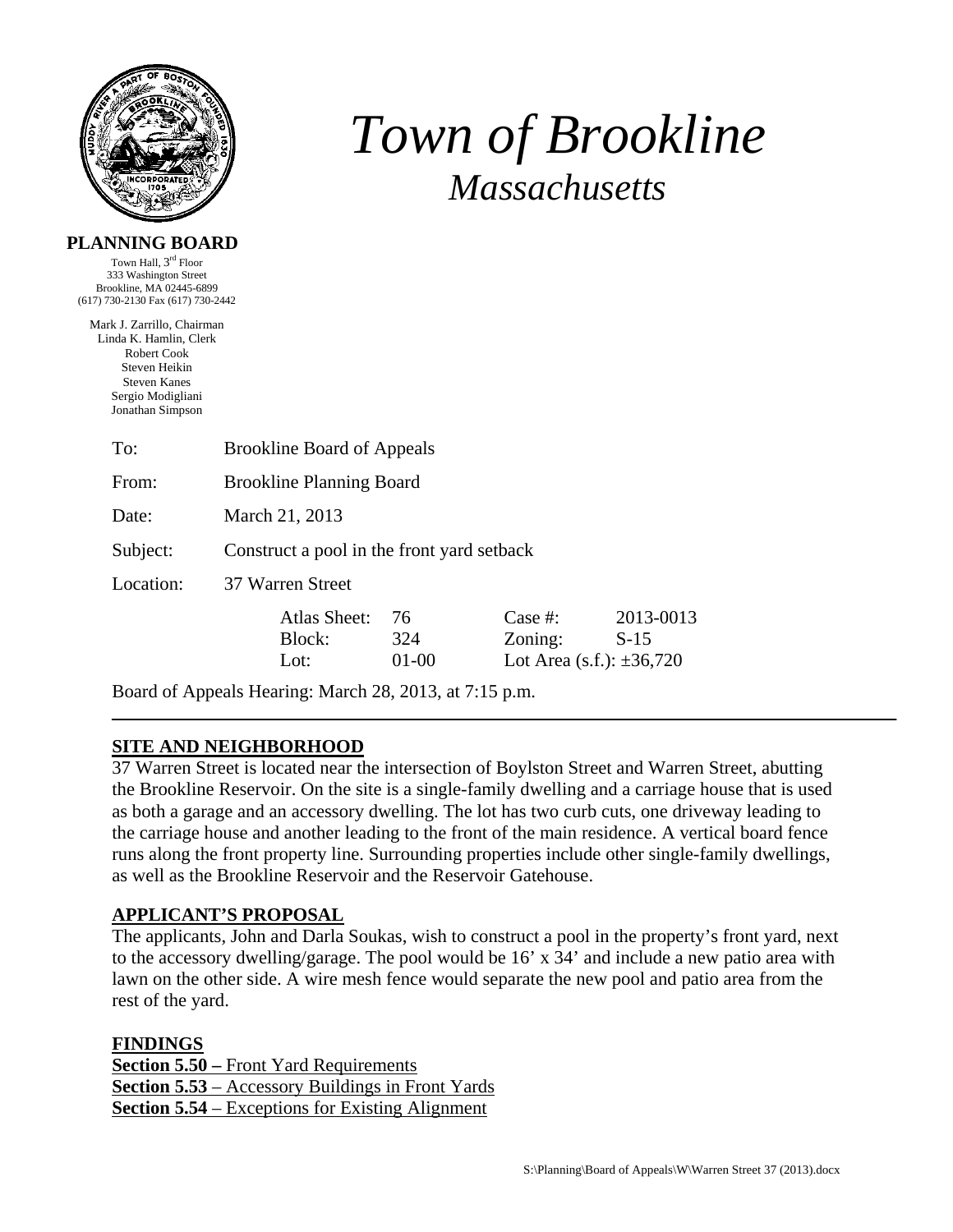| <b>Dimensional Requirements</b> | <b>Required</b> | <b>Proposed</b> | <b>Relief</b>             |
|---------------------------------|-----------------|-----------------|---------------------------|
| <b>Front Yard Setback</b>       | 50'*            | 37.4            | Special Permit/Variance** |

\* Under *Section 5.54,* a front yard setback of 65' was calculated based on the existing alignment of neighboring buildings, however the setback cannot be greater than twice the existing requirement, which in an S-15 zoning district is 25'.

\*\* Under *Section 5.43*, the Board of Appeals may waive yard and setback requirements if a counterbalancing amenity is provided.

#### **Section 8.02.2 –** Alteration or Extension

A special permit is required to alter a pre-existing non-conforming structure or use.

### **PLANNING BOARD COMMENTS**

The Planning Board is supportive of the proposed pool and related improvements. While the triangular-shaped lot is large, there are few places on the property where a pool would be appropriate. The proposed location, along with the landscaping and fencing shown on the "Overall Site Plan," should adequately screen the pool and patio area from the road.

## **Therefore, the Planning Board recommends approval of the site plan by Site Design Engineering, LLC, last dated 12/13/2012, and the plans prepared by Keith LeBlanc Landscape Architecture, dated 1/10/2013, subject to the following conditions:**

- 1. Prior to the issuance of a building permit, the applicant shall submit final plans subject to the review and approval of the Assistant Director of Regulatory Planning.
- 2. Prior to the issuance of a building permit, the applicant shall submit a final landscape and fencing plan including some jog backs on at least a couple of the fence panels with landscaping on the outside of the fence as well as other landscaping on the property, subject to the review and approval of the Assistant Director of Regulatory Planning.
- 3. A wood board fence, or similar, along with adequate landscaping shall be maintained along the front lot line to appropriately screen the pool area from the street.
- 4. Prior to the issuance of a building permit, the applicant shall submit to the Building Commissioner for review and approval for conformance to the Board of Appeals decision: 1) a final site plan stamped and signed by a registered engineer or land surveyor, and 2) evidence that the Board of Appeals decision has been recorded at the Registry of Deeds.

*lkch*